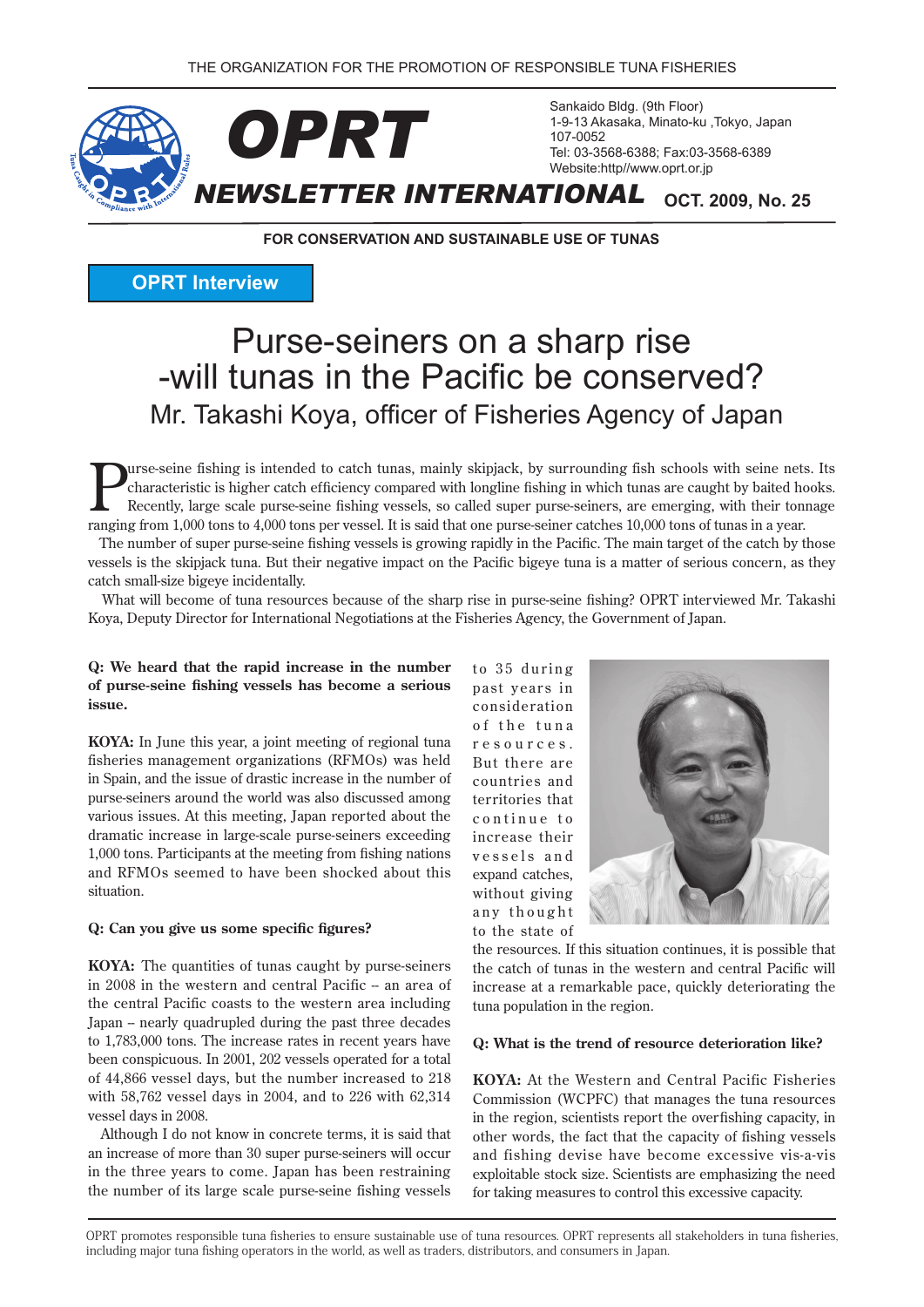At last year's WCPFC annual meeting, it was pointed out seine fishing vessels is the main cause of the deterioration that the incidental catch of juvenile bigeye tunas by purseof bigeye resources. The Commission decided to reduce the incidental catch of bigeye tunas by  $30\%$  from the 2001-2004 level.

## **Q:** That means measures are being taken with regard to the reduction of small-size bigeye by purse-<br>seiners, doesn't it?

**KOYA**: As a step to reduce incidental catch of bigeye tunas, the WCPFC intends to realize a 30% cutback, by prohibiting for three months the use of fish aggregating devices (FADs) which can easily cause bigeye incidental catch, and also banning discarding of small-size fish and requiring boarding of observers on all fishing vessels.

seine fishing vessels has been increasing at a faster pace Unfortunately, the reality is that the number of pursethan those measures. The stock management measures will not be sufficiently effective unless the increase in fishing vessels is restrained.

#### **Q:** Is the stock of skipjack tunas still in good health?

KOYA: Regarding skipjack tuna resources in the Pacific, scientists say that they are still in a relatively robust status. Recently, however, the catch of skipjack has been on a decline in the waters near Japan. We are concerned over this trend that it may be sending a signal of skipjack stock deterioration.

In the case of skipjack tuna as well, it will be crucial to take steps before harvests become impossible. Japan expressed this concern at the Northern Committee of the WCPFC held in September this year, and obtained agreement from other member countries.

#### **Q:** What are future actions to be taken?

KOYA: There are many island countries in the area of tuna fishing grounds in the western and central Pacific. Those countries are considering utilizing tuna resources in their surrounding waters effectively with the aim to vitalize their economy. I admit that it is Japan's important role to cooperate with the development of island countries and we need to support the progress of their economy.

But it is equally important to manage the limited natural resources and take positive management measures to avoid the depletion of fish stocks. First it will be very important not to increase the number of fishing vessels from the current level and reduce fishing capacity while at the same time ensuring the progress of developing .countries

I believe this will be an important theme in the international consultations related to the management of tuna resources in the future

**Q:** How will you cope with international consultations in the future?

KOYA: First and foremost, our task should be to reduce the number of fishing vessels to the extent of not deteriorating the resources. And then, we should take steps not to allow the fishing operation that disregard the actual state of the resources and aim to catch tunas by utilizing the loopholes in the international rules. At the same time, we should make effort to ensure stable operation by fishing vessels of the countries that give serious consideration to the stock status.

To attain that goal, it is crucial to wipe out the sense of distrust among developing countries. It is a fact that they tend to become allergic to the argument on the management of tunas, considering that advanced fishing countries talk only about the need to control the overall number of fishing vessels but hamper the development of fisheries in developing countries. I think that time has come for us to discuss ways to reduce fishing capacity while at the same time assisting developing countries in the development of their domestic tuna fisheries.

**Q:** Thank you very much.

### **Fishing capacity issue**

# seiners' capacity sharply **Large-scale tuna purserising in WCPO**

--Large-scale purse-seiners increased by 50 in C&W Pacific during past decade, with catch volume also expanding 500,000 tons--

t the second joint meeting of the world's regional tuna fisheries management organizations (RFMOs) held in Spain in June 29-July 3, Japan reported about the rapid increase of large-scale purse-seine tuna fishing vessels in the western and central Pacific. Japan's report sent shockwaves among participating countries.

According to the survey report by the Fisheries Agency, the number of large-scale tuna purse-seine fishing vessels in the western and central Pacific increased by 39 during the decade from 1999. All the vessels are of  $1,200-2,200$ tons, each capable of catching  $7,000$  to  $10,000$  tons of tuna a year. Of the 39 vessels, 13 were constructed during the past two years, clearly indicating the fact that the pace of increase has been accelerated. (This compares with the capacity of a large-scale tuna longline fishing vessel which stands at around 300-400 tons a year.)

Furthermore, China, which had not had any purse-seiner until 2000, launched into purse-seine fishing by importing. and giving Chinese registration to, aged Taiwanese vessels. When the number of these Chinese vessels is added, it can be said that a large fleet of 50 vessels was formed in the Pacific. On the basis of catch volume by a single vessel, the scale of 50 vessels would mean that a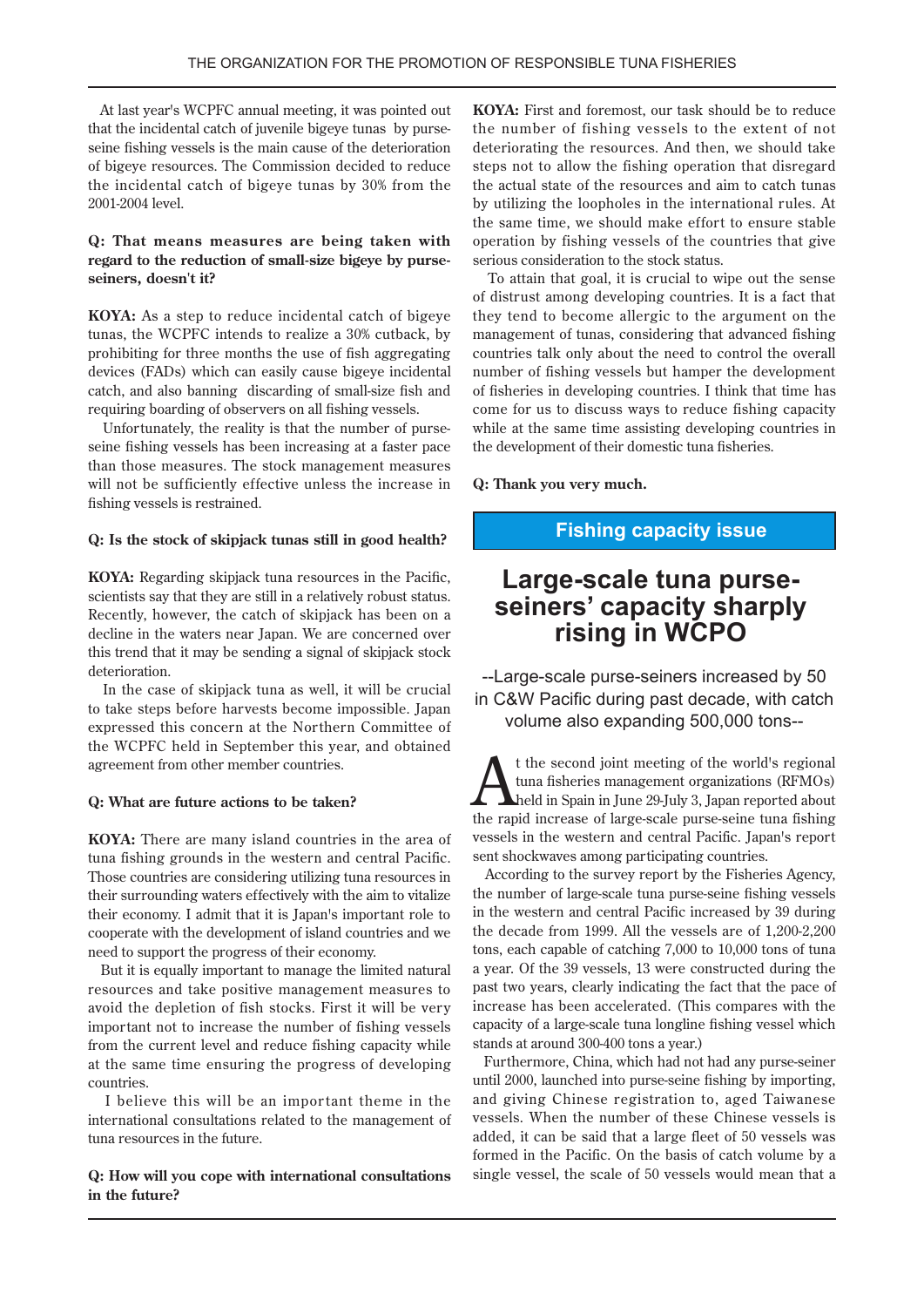fleet capable of catching  $400,000$  to  $500,000$  tons of tuna a year has emerged in the region.

The pace of increase has not lost its momentum. It is said that additional 35 purse-seine fishing vessels would make entry into fisheries during the coming three years. The expansion of the number of purse-seiners on the prospect of increasing demand for canned skipjack tuna is not likely to stop for some time to come.

## **Tuna** science

## **increasing fishing pressures Concern over evertunas on**

### Dr. Ziro Suzuki Tuna Scientist

In June this year, the second joint meeting of regional<br>tuna fisheries management organizations (RFMOs)<br>was held in San Sebastian, Spain. My initial hunch In June this year, the second joint meeting of regional tuna fisheries management organizations (RFMOs) was that the meeting might not achieve fruitful results easily as it would discuss tactics to solve a mountain of difficult problems, such as the reduction of excessive fishing efforts. The meeting decided on holding some working group meetings for the solution of the issues. but discussion on most of the issues were postponed until the next meeting. Notably, even a clue to solution could not be found with respect to the issue of the reduction of excessive fishing efforts.

In what follows, I would like to consider the actual state of the tuna resources in the western and central Pacific, with a special focus on bigeye tuna resources and purse-seine fishing.

#### **Spiraling tuna catches by purse-seiners**

The Forum Fisheries Agency (FFA), representing the interests of island countries in the South Pacific, has been controlling the number of foreign purse-seine fishing vessels on which they could exercise influence. As of 2008, it seemed that the foreign vessels were being controlled within that framework, as long as we saw the number of fishing vessels. However, the number of purse-seiners seining country in previous years, decreased, and, in a way from the United States, which had been a major purseto fill in the gap, foreign fishing vessels moved to acquire registration or form joint ventures with island countries. As a result, the number of purse-seine fishing vessels in the South Pacific saw a rapid increase. Among island countries, how to treat foreign fishing vessels differed from one country to another, making FFA countries far from being unified. In reality, the catch volume by purse-seiners has been spiraling. The steep increase may be ascribed to the fact that the efficiency of fish aggregating devices (FADs) improved and their use increased, contributing to enhancing the catch efficiency. Among other factors, we can point to the fact that purse-seine fishing vessels tended to become larger scale, and more tunas could be caught helped by at-sea transshipments of the catches to transport vessels. Furthermore, the rate of occurrence of the skipjack tuna, which is the mainstay catch, increased.

#### Serious concern over bigeye; Is skipjack safe?

The main target species for purse-seiners is the skipjack tuna, but they are also targeting the yellowfin tuna. Although they do not aim to catch the bigeye, juvenile bigeye are certainly caught incidentally when FADs are used. The stock size is large in the order of bigeye, yellowfin and skipjack, while the stock status become worse in the order of skipjack, yellowfin and bigeye. Red light appeared for the stock of bigeye, which was previously harvested by longlining, because of increasing incidental catches of juveniles in purse-seining due to the use of FADs. In 2009, catch regulation was at last launched to reduce the fishing pressures on bigeye by 30%. But, since the stock assessment, which became the basis of this regulation, was calculated based on the catch intensity of several years earlier, there is a concern that, when the increased fishing capacity in recent years is considered, there would be little or no effectiveness of this 30% reduction in fishing pressures. In other words, introduction of further regulations would be inevitable. In spite of that, fishing pressures continue to increase. If this situation persists, concern will arise over the future course of yellowfin and skipjack as well.

There are further serious factors of concern regarding bigeye. That is, the amount of bigeye caught incidentally in purse-seine fishing has been largely underestimated. The stock size of bigeye used in stock assessment is based on reports from fishing countries. But in the case of purse-seine fishing, bigeye juveniles are often reported erroneously as yellowfin juveniles. In other words, it is size fish reported as yellowfin. However, there are no a known fact that 2-15% of bigeye are included in smallcountries other than Japan and the United States that implement, through scientific surveys, the measures to correct incidental catch volume of small-size bigeye taken by purse-seiners. Incidental catch rates by other countries, like Taiwan, Korea and China, which constitute the bulk of the overall catch, have not been corrected at all. Therefore, the incidental catch rates of these countries are less than half of those of Japan and the United States. It is incredible that there exists such a large gap when the operation using FADs has become so common. In other words, the catch of bigeye by countries other than Japan and the United States is estimated to be far larger in reality. This is a fact known not only to scientists but also to ordinary fishers. Given this situation, the stock assessment and future forecast for the state of the stock, which served as the basis of the current regulations, would have been largely optimistic. It should be considered that the state of the stock has deteriorated more seriously in actuality.

#### Urgent measures should be taken, starting with **ones practicable**

Regarding the issue of reduction of excessive fishing